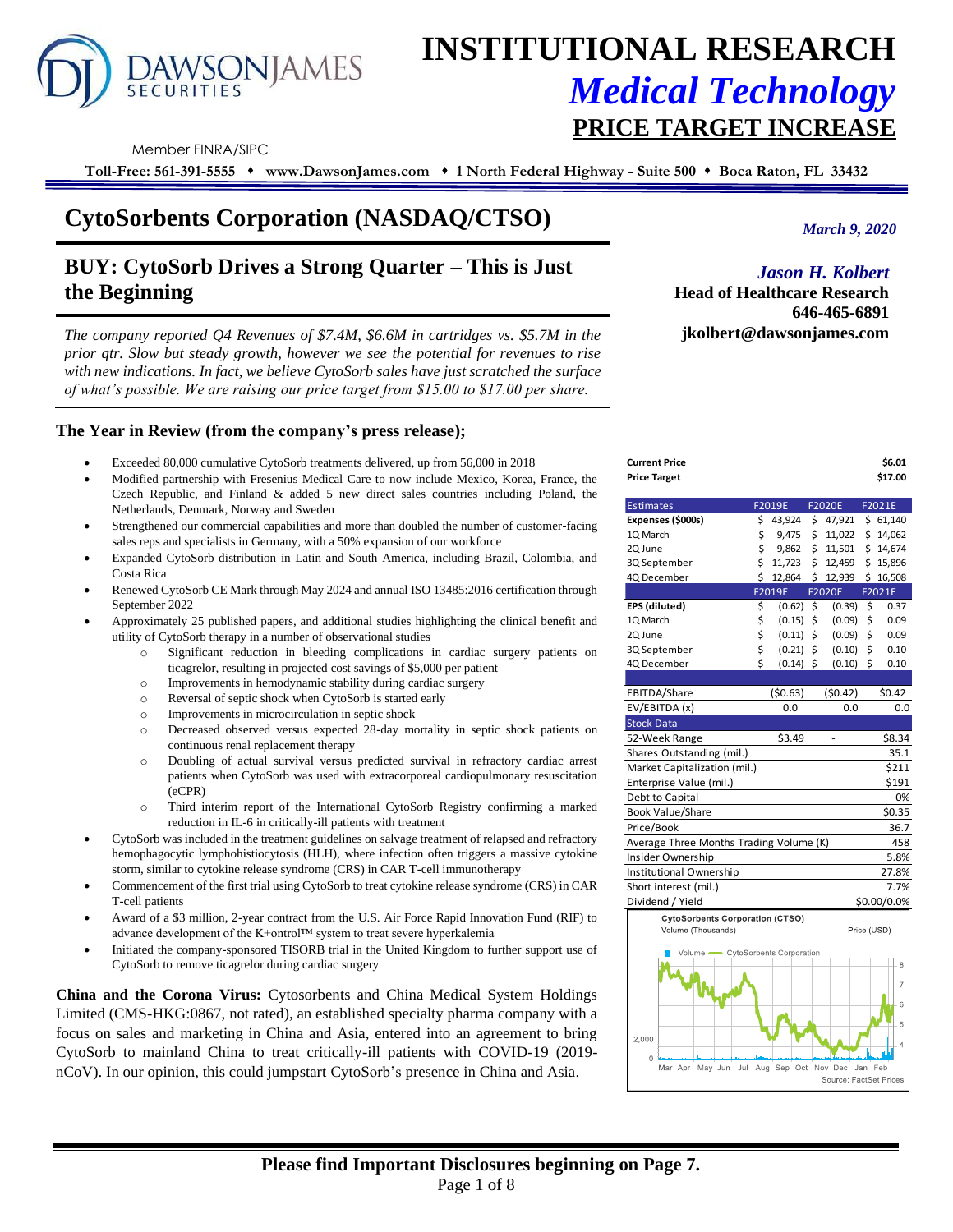

**ARDS and the Cytokine Storm Can kill you**. As we wrote in our Feb.11<sup>th</sup> note for Athersys (ATHX-Buy Rated), Acute Respiratory Distress Syndrome, or ARDS, occurs when fluid builds up in the tiny, elastic air sacs (alveoli) in your lungs. Severe pneumonia and the new Coronavirus too can result in an infection in the lobes of the lungs, triggering an inflammatory cascade that causes death. CytoSorb can mechanically assist in slowing down the storm (vs. Athersys Multistem which uses cell therapy to slow down – normalize immune system modulation). The two together could curb the mortality rate associated with this virus and what's very positive for both companies is that the therapy is agnostic of the cause, i.e., It's not viral-specific, so it should work on all patients (flu and or Coronavirus).

**Adapted from the company's February press release:** *"The clinical features of the COVID-19 coronavirus and its causal relationship to the "cytokine storm" create a potential role for CytoSorb in treating patients suffering from severe coronavirus infection. "CytoSorb, the Wuhan Coronavirus, and Cytokine Storm." This was highlighted in a recent publication in Lancet Respiratory Medicine by Drs. Claudio Ronco, Paolo Navalesi, and Jean Louis Vincent entitled, "Coronavirus epidemic: preparing for extracorporeal organ support in intensive care." Notably, the authors state, "A sepsis-like syndrome might occur frequently due to the virus itself or to a superimposed bacterial infection and in this case, since pharmacological approaches have shown poor results, new extracorporeal organ support therapies including haemoadsorption and haemoperfusion, with new sorbent cartridges designed to remove cytokines and other circulating mediators, should be considered." These publications provide the rationale to potentially use CytoSorb, the first specificallyapproved extracorporeal cytokine adsorber in the European Union, in this setting. CytoSorb is distributed in 58 countries worldwide, and is available in Hong Kong, Vietnam, Malaysia, Germany, United Kingdom, Italy France, Spain, Belgium, United Arab Emirates, India, Russia, Finland, Sri Lanka, and Australia where patients infected with the virus have been reported".*

We have not factored in China to our model, so any sales to China represent upside. We can recall other products and companies such as Sciclone (private), which has an immune modulator product that was utilized during the SARS outbreak in China and became a significant product afterward. **CytoSorb could build an important foothold in China as awareness grows of the technology and its ease of use and its ability to treat any virus related severe complication independent of the specific pathogen.**

## **Multiple Catalysts Ahead:**

- The "**Remove Endocarditis**" trial in Germany. The trial has now enrolled 250 patients (and plans to add another 15 to account for any drop-outs). We should see data this year.
- Advancement of the **U.S. pivotal REFRESH 2-AKI** trial. An interim analysis is planned at N=200, estimated to occur by 1H20.
- **UK TISORB study** (company-sponsored) is evaluating the use of CytoSorb to remove anti-platelet drugs (ticagrelor) in emergency cardiac surgery patients. We note this is a global \$20B market.
- **HemoDefend IDE.** We need to check on the status suffice to say we believe a 2020 approval is possible as this is expected to be a DeNovo 510-K (two-site, n=20 person trial), to support the filing.
- **HemoDefend background**. Recall that there has been ongoing controversy on whether there is a difference between "old" blood and "new" blood or blood that has been stored for some time in a refrigerated compartment versus blood that has been freshly donated by a person. Although current studies show contradicting results (independent studies were highly varied in approach), it is undisputed that biological changes occur during RBC storage, although unknown if they are beneficial/harmless or detrimental changes. Whether or not aged blood is bad, HemoDefend is still advantageous when storing donated blood. Not only will it keep donated blood fresh and extend the shelf-life of blood, but it will also remove the many contaminants that may be present in donated blood, or from the changes, RBCs undergo while in storage. This is to minimize the current 1-5% risk chance patients have of developing a transfusion reaction, which could be as mild as a fever to as severe as death.
- **The HemoDefend technology** can be implemented in two ways; as an in-line filter between the blood bag and the patient during transfusion, or in an approach called "Beads in a Bag." Beads in a Bag is CytoSorbents' innovative, patent-pending technology that will purify blood during the entire refrigerated storage period. CytoSorbents' biocompatible beads are perfect for this use for several reasons: the beads can have extended contact with blood without causing damage to the RBCs, they are neutrally buoyant and will suspend in blood so that the blood storage bag does not need to be mixed, and during transfusion, an integrated filter will keep the beads in the bag. HemoDefend won't require any extra machine, electricity, energy source, or any other manipulation to be used, so it won't cost much to possibly save a life.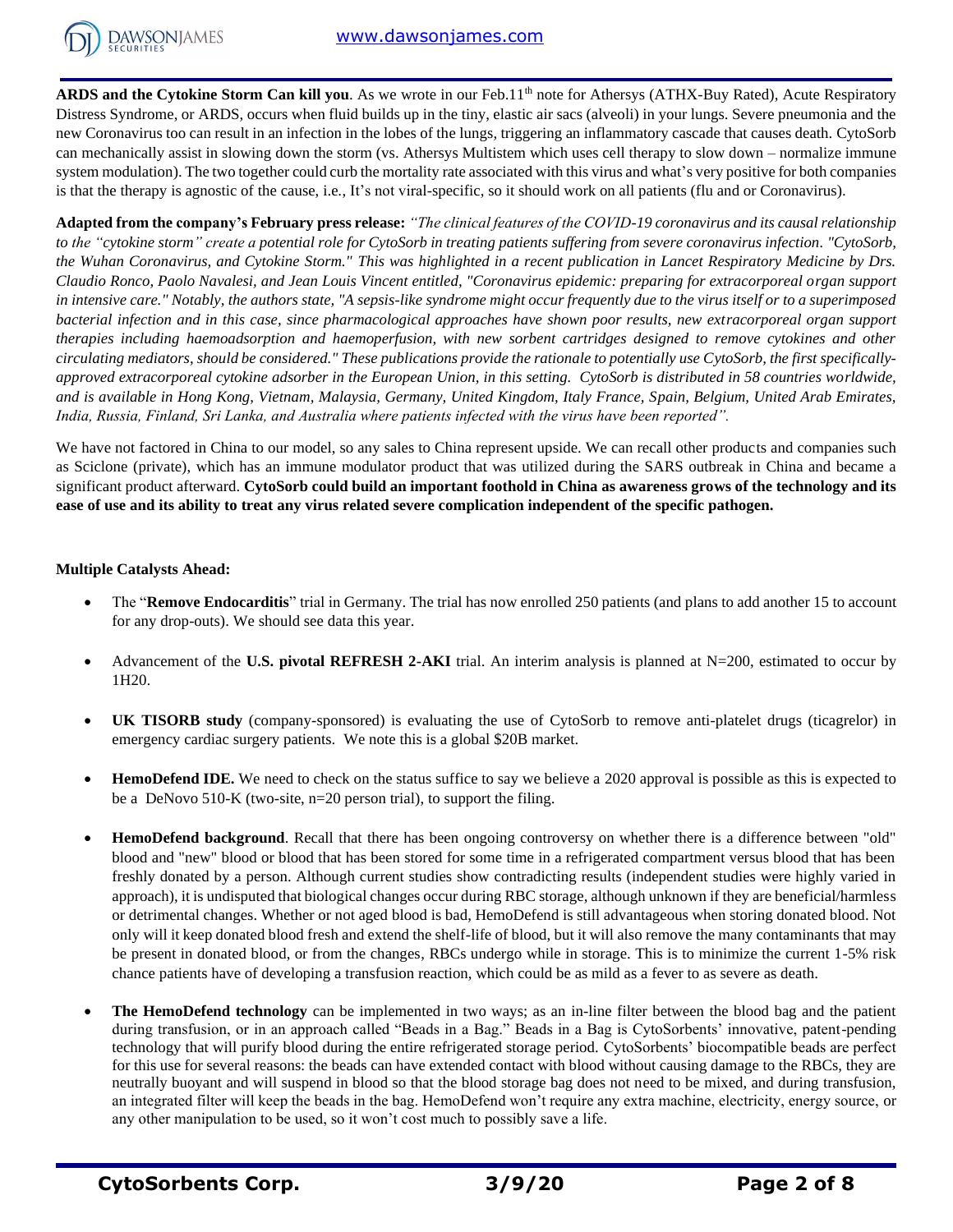

#### **Modeling Assumptions**

- 1. We assume continued steady growth for CytoSorb in the current key EU direct sales countries of Germany, Austria, and Switzerland.
- 2. We assume a selling price per cartridge of \$1,000 for direct sales and \$600 for distribution sales. We estimate that each patient will require an average of five units (CytoSorb cartridges) for sepsis treatment and three units for cardiac treatment.
- 3. We conservatively assume that CytoSorb can achieve a ten percent market share of the market in Germany, Austria and Switzerland, and 3% of the market in the rest of the EU by 2030.
- 4. Our model includes CytoSorb revenues in the U.S. for cardiac surgery and sepsis beginning in 2022 upon commercialization. To these revenues, we apply a 70% probability of success (or 30% risk cut).

#### **Exhibit 1. CytoSorb sepsis EU direct sales (Germany, Austria, and Switzerland)**

| CytoSorb - Direct Sales (Germany, Austria, Switzerland)    | 2018E       | 2019E       | 2020E         | 2021E       | 2022E       | 2023E       | 2024E       | 2025E       | 2026E       | 2027E          | 2028E       | 2029E       | 2030E       |
|------------------------------------------------------------|-------------|-------------|---------------|-------------|-------------|-------------|-------------|-------------|-------------|----------------|-------------|-------------|-------------|
| EU population                                              | 506,327,109 | 507.441.029 | 508,557,399   | 509.676.225 | 510.797.513 | 511.921.267 | 513.047.494 | 514.176.199 | 515.307.386 | 516.441.062    | 517.577.233 | 518,715,903 | 519,857,078 |
| Germany population                                         | 81.202.563  | 81.632.936  | 82.065.591    | 82,500,539  | 82.937.791  | 83.377.362  | 83.819.262  | 84.263.504  | 84.710.100  | 85.159.064     | 85.610.407  | 86.064.142  | 86,520,282  |
| Austria population                                         | 8.446.189   | 8.448.723   | 8.451.257     | 8.453.793   | 8.456.329   | 8,458,866   | 8.461.404   | 8.463.942   | 8.466.481   | 8,469,021      | 8.471.562   | 8.474.103   | 8,476,646   |
| <b>Switzerland population</b>                              | 8.098.152   | 8.115.158   | 8.132.200     | 8.149.277   | 8.166.391   | 8.183.540   | 8.200.726   | 8.217.947   | 8.235.205   | 8.252.499      | 8.269.829   | 8.287.196   | 8.304.599   |
| Critical care population (Sepsis included)                 | 498,509     | 500.804     | 503.110       | 505.428     | 507.759     | 510.101     | 512.455     | 514.822     | 517,200     | 519,591        | 521.994     | 524.410     | 526,838     |
| Percent of patients with access to hospitals with Cytosorb | 50%         | 50%         | 50%           | 50%         | 50%         | 50%         | 50%         | 50%         | 50%         | 50%            | 50%         | 50%         | 50%         |
| <b>Total patients</b>                                      | 249.254.60  | 250.401.88  | 251.555.07    | 252.714.20  | 253,879,30  | 255.050.41  | 256.227.55  | 257,410.75  | 258,600,06  | 259.795.49     | 260.997.08  | 262.204.88  | 263,418.89  |
| Market penetration                                         | 1.2%        | 1.7%        | 1.8%          | 2.0%        | 3.0%        | 4.0%        | 5.0%        | 5.5%        | 6.0%        | 6.5%           | 7.0%        | 7.5%        | 8.0%        |
| Total addressable patients                                 | 2.991       | 4.257       | 4.528         | 5.054       | 7.616       | 10.202      | 12.811      | 14.158      | 15,516      | 16.887         | 18.270      | 19.665      | 21.074      |
| Estimated units per patient                                |             |             |               |             |             |             |             |             |             | $\overline{a}$ |             |             |             |
| Total filter needed                                        | 14.955      | 21.284      | 22.640        | 25.271      | 38.082      | 51.010      | 64,057      | 70.788      | 77,580      | 84.434         | 91.349      | 98.327      | 105,368     |
| Cost of therapy                                            | 1.030       | 1.041 S     | 1.051<br>- 2  | 1.062 S     | 1.072 S     | $1.083$ \$  | 1.094       | 1.105 S     | $1.116$ S   | $1,127$ \$     | $1.138$ S   | 1.149 S     | 1.161       |
| Change in price                                            | 1%          | 1%          | 1%            | 1%          | 1%          | 1%          |             | 1%          | 1%          | 1%             | 1%          | 1%          | 1%          |
| Revenue ('000)                                             | 15,408      | 22.148 \$   | 23.795<br>- 5 | 26,826      | 40.829      | 55.237      | 70.058      | 78.194 S    | 86,554      | 95.142 \$      | 103.964 S   | 113.024 \$  | 122,328     |
| Risk factor                                                |             |             |               |             |             |             |             |             |             |                |             |             |             |
| Total revenue ('000)                                       | 15,408 S    | 22.148 \$   | 23.795 \$     | 26.826 S    | 40.829      | 55.237 \$   | 70.058 \$   | 78.194 S    | 86.554 \$   | 95.142 \$      | 103,964 S   | 113.024 \$  | 122.328     |

*Source: Dawson James estimates*

#### **Exhibit 2. CytoSorb sepsis EU sales by distributorship (excluding Germany, Austria, and Switzerland)**

| CytoSorb - Direct Sales (Germany, Austria, Switzerland)    | 2018E         | 2019E       | 2020E         | 2021E       | 2022E       | 2023E       | 2024E       | 2025E       | 2026E       | 2027E       | 2028E       | 2029E       | 2030E       |
|------------------------------------------------------------|---------------|-------------|---------------|-------------|-------------|-------------|-------------|-------------|-------------|-------------|-------------|-------------|-------------|
| <b>EU</b> population                                       | 506,327,109   | 507.441.029 | 508.557.399   | 509.676.225 | 510.797.513 | 511.921.267 | 513.047.494 | 514.176.199 | 515,307,386 | 516.441.062 | 517.577.233 | 518,715,903 | 519,857,078 |
| Germany population                                         | 81.202.563    | 81.632.936  | 82.065.591    | 82,500,539  | 82.937.791  | 83.377.362  | 83.819.262  | 84.263.504  | 84.710.100  | 85.159.064  | 85.610.407  | 86.064.142  | 86.520.282  |
| Austria population                                         | 8.446.189     | 8,448.723   | 8.451.257     | 8.453.793   | 8.456.329   | 8.458.866   | 8.461.404   | 8.463.942   | 8.466.481   | 8.469.021   | 8.471.562   | 8.474.103   | 8.476.646   |
| <b>Switzerland population</b>                              | 8.098.152     | 8.115.158   | 8.132.200     | 8.149.277   | 8.166.391   | 8.183.540   | 8,200,726   | 8.217.947   | 8.235.205   | 8.252.499   | 8.269.829   | 8.287.196   | 8.304.599   |
| Critical care population (Sepsis included)                 | 498,509       | 500.804     | 503.110       | 505.428     | 507.759     | 510,101     | 512.455     | 514.822     | 517.200     | 519.591     | 521.994     | 524.410     | 526.838     |
| Percent of patients with access to hospitals with Cytosorb | 50%           | 50%         | 50%           | 50%         | 50%         | 50%         | 50%         | 50%         | 50%         | 50%         | 50%         | 50%         | 50%         |
| <b>Total patients</b>                                      | 249.254.60    | 250,401.88  | 251.555.07    | 252.714.20  | 253.879.30  | 255,050,41  | 256.227.55  | 257,410.75  | 258,600,06  | 259.795.49  | 260.997.08  | 262.204.88  | 263,418.89  |
| Market penetration                                         | 1.2%          | 1.7%        | 1.8%          | 2.0%        | 3.0%        | 4.0%        | 5.0%        | 5.5%        | 6.0%        | 6.5%        | 7.0%        | 7.5%        | 8.0%        |
| Total addressable patients                                 | 2.991         | 4.257       | 4.528         | 5.054       | 7.616       | 10.202      | 12.811      | 14.158      | 15,516      | 16.887      | 18.270      | 19,665      | 21.074      |
| Estimated units per patient                                | $-$           |             |               |             | - 5         |             |             |             |             | - 1         |             |             |             |
| Total filter needed                                        | 14.955        | 21.284      | 22.640        | 25.271      | 38,082      | 51,010      | 64,057      | 70.788      | 77,580      | 84.434      | 91.349      | 98.327      | 105,368     |
| Cost of therapy                                            | 1.030         | 1.041       | 1.051         | 1.062 S     | 1.072 S     | 1.083       | 1.094       | 1.105S      | $1.116$ S   | $1,127$ \$  | 1.138 S     | 1.149 S     | 1.161       |
| Change in price                                            | 1%            | 1%          | 1%            | 1%          | 1%          | 1%          |             | 1%          | 1%          | 1%          | 1%          | 1%          | 1%          |
| Revenue ('000)                                             | 15,408<br>- 5 | 22.148 \$   | 23.795<br>- 5 | 26.826 S    | 40,829      | 55,237      | 70.058      | 78.194 S    | 86,554      | 95.142 \$   | 103.964 S   | 113.024 \$  | 122,328     |
| Risk factor                                                |               |             |               |             |             |             |             |             |             |             |             |             |             |
| Total revenue ('000)                                       | 15,408        | 22.148 \$   | 23,795        | 26,826      | 40.829      | 55,237      | 70.058      | 78.194 S    | 86,554      | 95.142      | 103.964 S   | 113,024     | 122.328     |

*Source: Dawson James estimates*

#### **Exhibit 3. CytoSorb U.S. sales for cardiac surgery**

| Exhibit 3. CytoSorb U.S. sales for cardiac surgery |  |             |             |             |             |               |             |             |             |             |             |             |             |             |
|----------------------------------------------------|--|-------------|-------------|-------------|-------------|---------------|-------------|-------------|-------------|-------------|-------------|-------------|-------------|-------------|
| <b>CytoSorb Cardiac Surgery US</b>                 |  | 2018E       | 2019E       | 2020E       | 2021E       | 2022E         | 2023E       | 2024E       | 2025E       | 2026E       | 2027E       | 2028E       | 2029E       | 2030E       |
| <b>US population</b>                               |  | 327.296.502 | 329,587,577 | 331.894.690 | 334.217.953 | 336,557,479   | 338,913,381 | 341,285,775 | 343.674.775 | 346,080,499 | 348,503,062 | 350,942,583 | 353,399,182 | 355,872,976 |
| Cardiac surgery                                    |  | 009,027     | 1,012,054   | 1.015.090   | 1.018.136   | 1.021.190     | 1.024.254   | 1.027.326   | 1.030.408   | 1.033.499   | 1.036.600   | 1,039,710   | 1.042.829   | 1.045.957   |
| Market penetration                                 |  |             |             |             | 0.0%        | 0.0%          | 0.3%        | 0.4%        | 0.5%        | 1.2%        | 1.2%        | 1.2%        | 1.2%        | 1.2%        |
| Total addressable patients                         |  |             |             |             |             |               | 3.073       | 4.109       | 5.152       | 12.402      | 12.439      | 12.477      | 12.514      | 12.551      |
| Estimated units per patient                        |  |             |             |             |             | $\sim$ $\sim$ | $\sim$      |             |             | $\sim$      | $\sim$      | $\sim$      | $\sim$      |             |
| Total filter needed                                |  |             |             |             |             |               | 9.218       | 12.328      | 15.456      | 37.206      | 37,318      | 37,430      | 37.542      | 37.654      |
| Cost of therapy                                    |  |             |             |             | 2.500       | 2.513         | 2.525       | 2.538       | 2.550 S     | 2.563S      | 2.576 S     | 2.589 S     | 2.602 S     | 2.615       |
| Change in price                                    |  |             |             |             | 1%          | 1%            | 1%          | 1%          | 1%          | 1%          | 1%          | 1%          | 1%          | 1%          |
| Revenue ('000)                                     |  |             |             |             |             | $\sim$        | 23.277 \$   | 31.284 \$   | 39.419 S    | 95.364 \$   | 96.128 \$   | 96.899 S    | 97.675 \$   | 98,458      |
| Risk factor                                        |  |             |             |             | 30%         | 30%           | 30%         | 30%         | 30%         | 30%         | 30%         | 30%         | 30%         | 30%         |
| Total revenue ('000)                               |  |             |             |             | . .         |               | 16.294 \$   | 21,899 \$   | 27.593 \$   | 66.755 \$   | 67.290 \$   | 67.829 S    | 68,373 \$   | 68,921      |

*Source: Dawson James estimates*

#### **Exhibit 4. CytoSorb EU sales for cardiac surgery**

| <b>Exhibit 4. CytoSorb EU sales for cardiac surgery</b> |  |          |           |           |           |              |           |           |          |           |           |           |           |           |
|---------------------------------------------------------|--|----------|-----------|-----------|-----------|--------------|-----------|-----------|----------|-----------|-----------|-----------|-----------|-----------|
| <b>CytoSorb Cardiac Surgery EU</b>                      |  | 2018E    | 2019E     | 2020E     | 2021E     | 2022E        | 2023E     | 2024E     | 2025E    | 2026E     | 2027E     | 2028E     | 2029E     | 2030E     |
| Cardiac surgery                                         |  | .509.018 | 1.512.036 | 1.515.060 | 1.518.090 | 1,521,126    | 1,524,169 | 1.527.217 | .530.271 | 1,533,332 | 1,536,399 | 1.539.471 | 1.542.550 | 1.545.635 |
| Market penetration                                      |  | 0.09%    | 0.1%      | 0.2%      | 0.3%      | 0.4%         | 0.5%      | 0.6%      | 0.7%     | 0.7%      | 0.7%      | 0.7%      | 0.7%      | 0.7%      |
| Total addressable patients                              |  | 1.358    | 1,512     | 2.273     | 4.554     | 6.085        | 7.621     | 9.163     | 10.712   | 10.733    | 10.755    | 10.776    | 10.798    | 10,819    |
| Estimated units per patient                             |  | - 1      | $\sim$    |           |           | $\sim$       | $\sim$    | $\sim$    |          | $\sim$    | $\sim$    |           | $\sim$    |           |
| Total filter needed                                     |  | 4.074    | 4.536     | 6,818     | 13.663    | 18.254       | 22.863    | 27,490    | 32.136   | 32.200    | 32.264    | 32.329    | 32.394    | 32.458    |
| Cost of therapy                                         |  | 500 \$   | 500 \$    | 500 S     | 503       | 505          | 508 \$    | 510 S     | 513 S    | 515 \$    | 518 S     | 520       | 523 \$    | 526       |
| Change in price                                         |  | 0%       | 0%        | 1%        | 1%        | 1%           | 1%        |           | 1%       | 1%        | 1%        | 1%        | 1%        | 1%        |
| Revenue ('000)                                          |  | 2.037    | 2.268 S   | 3.409     | 6.866 S   | 9.218        | 11.604 \$ | 14.022 \$ | 16.474 S | 16.589 \$ | 16.705 \$ | 16.822 S  | 16,940 \$ | 17,059    |
| Risk factor                                             |  |          |           |           |           |              |           |           |          |           |           |           |           |           |
| Total revenue ('000)                                    |  | 2.037    | 2.268     | 3.409     | 6,866     | 9,218<br>- 5 | 11,604    | 14.022 \$ | 16,474 S | 16.589 S  | 16,705    | 16.822 S  | 16,940    | 17,059    |

*Source: Dawson James estimates*

#### **Exhibit 5. CytoSorb U.S. sales for sepsis**

| <b>Exhibit 5. CytoSorb U.S. sales for sepsis</b> |  |             |             |             |             |             |             |             |             |             |             |             |             |             |
|--------------------------------------------------|--|-------------|-------------|-------------|-------------|-------------|-------------|-------------|-------------|-------------|-------------|-------------|-------------|-------------|
| <b>US population</b>                             |  | 327.296.502 | 329,587,577 | 331.894.690 | 334.217.953 | 336.557.479 | 338.913.381 | 341.285.775 | 343.674.775 | 346,080,499 | 348.503.062 | 350.942.583 | 353,399.182 | 355,872,976 |
| Severe sepsis patients                           |  | 981,890     | 988,763     | 995,684     | 1.002.654   | 1,009,672   | 1.016.740   | 1,023,857   | 1.031.024   | 1.038.241   | 1.045.509   | 1,052,828   | 1.060.198   | 1.067.619   |
| Market penetration                               |  |             |             |             | 0.1%        | 0.2%        | 0.5%        | 1.0%        | 2.0%        | 2.1%        | 2.3%        | 2.5%        | 2.7%        | 3.0%        |
| Total addressable patients                       |  |             |             |             | 1.003       | 2.019       | 5,084       | 10.239      | 20,620      | 21,803      | 24,047      | 26,321      | 28,625      | 32,029      |
| Estimated units per patient                      |  |             |             |             |             |             | - 1         |             |             |             | к.          |             |             |             |
| Total filter needed                              |  |             |             |             | 5.013       | 10.097      | 25.419      | 51.193      | 103.102     | 109,015     | 120.234     | 131.603     | 143.127     | 160.143     |
| Cost of therapy                                  |  |             |             |             | 2.500 S     | 2.525       | $2.550$ \$  | 2.576 S     | 2.602 S     | 2.628 S     | 2.654 S     | 2.680 S     | 2.707 \$    | 2.734       |
| Change in price                                  |  |             |             |             |             | 1%          | 1%          |             | 1%          | 1%          | 1%          | 1%          |             | 1%          |
| Revenue ('000)                                   |  |             |             |             | $12.533$ S  | $25.494$ S  | 64.824 S    | 131,860     | 268.222 S   | 286.441 S   | 319,076 S   | 352.742     | 387.464 S   | 437,865     |
| Risk factor                                      |  |             |             |             | 30%         | 30%         | 30%         | 30%         | 30%         | 30%         | 30%         | 30%         | 30%         | 30%         |
| Total revenue ('000)                             |  |             |             |             | 8.773 S     | 17,846      | 45.376 \$   | 92.302      | 187,755 \$  | 200,508 \$  | 223.353     | 246,919 S   | 271.225 \$  | 306,505     |

*Source: Dawson James estimates*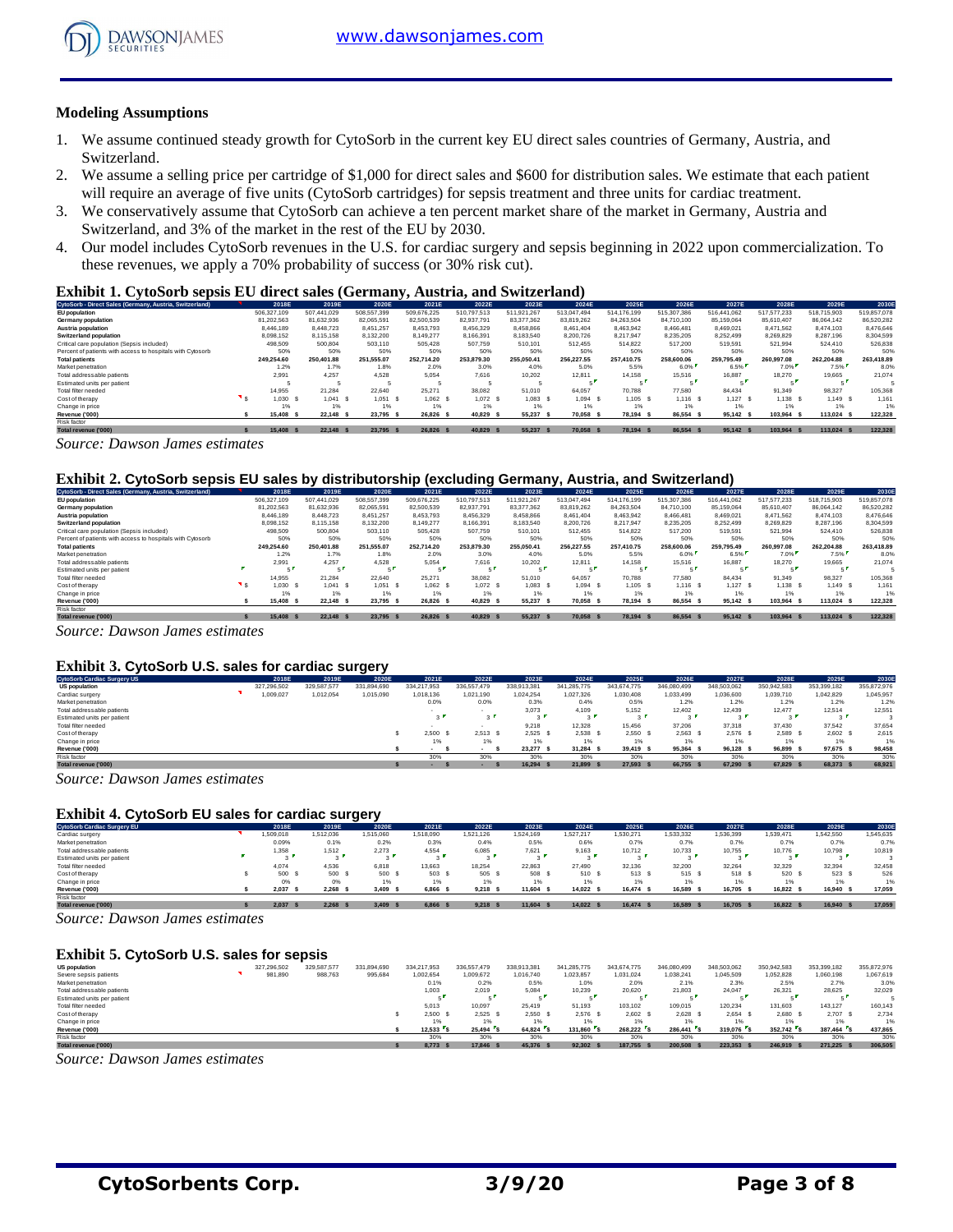

**Valuation.** We use a series of therapeutic models across the various indications and geographies and project product revenues for the company out to the year 2030. In our U.S. therapeutic models, we apply a 30% risk cut (70% success probability) that both U.S. approvals and our market share forecasts can be realized. For us, valuation becomes an interesting question when we discuss the appropriate "r" risk-rate to use in our three model metrics, free cash flow to the firm (FCFF), Discounted EPS and Sum-Of-The-Parts (SOP) models, which are equal-weighted, averaged and rounded to the nearest whole number. Typically for early-stage companies with no revenues, we use 30%, and for companies with established products and revenues, we use a lower 15%. CytoSorbents arguably is somewhere in the middle, as products are approved and selling in Europe but not yet in the U.S. If we select a conservative 30%, we drive a \$9.00 price target. If we select a more aggressive 15%, we arrive at a \$28.00 target. If we select a mid-point (22.5%), we derive a \$17.00 target. Given their unique position of approval in Europe, established proof of concept, and a product that works, we select the mid-point of 22.5% and set our target for CytoSorbents at \$17.00.

## **Exhibit 6. FCFF Model**

| .                     |                         |            |
|-----------------------|-------------------------|------------|
| Exhibit 6. FCFF Model |                         |            |
|                       | Average \$              |            |
|                       | Price Target \$<br>Year | 18<br>2020 |

| Average \$<br>- 17             |           |           |                          |       |                          |         |                          |                          |         |          |         |                          |         |
|--------------------------------|-----------|-----------|--------------------------|-------|--------------------------|---------|--------------------------|--------------------------|---------|----------|---------|--------------------------|---------|
| Price Target \$<br>18          |           |           |                          |       |                          |         |                          |                          |         |          |         |                          |         |
| 2020<br>Year                   |           |           |                          |       |                          |         |                          |                          |         |          |         |                          |         |
| DCF Valuation Using FCF (mln): |           |           |                          |       |                          |         |                          |                          |         |          |         |                          |         |
| units ('000)                   | 2018A     | 2019A     | 2020E                    | 2021E | 2022E                    | 2023E   | 2024E                    | 2025E                    | 2026E   | 2027E    | 2028E   | 2029E                    | 2030E   |
| EBIT                           | (17, 830) | (20, 358) | (13,669)                 | 9,301 | 32,034                   | 83,013  | 147,875                  | 252,067                  | 315,248 | 356,152  | 386,456 | 405,408                  | 401,536 |
| <b>Tax Rate</b>                | 0%        | 5%        | 8%                       | 10%   | 12%                      | 15%     | 18%                      | 21%                      | 24%     | 28%      | 33%     | 33%                      | 33%     |
| EBIT (1-t)                     | (17, 830) | (19, 340) | (12, 575)                | 8,371 | 28,190                   | 70,561  | 121,257                  | 199,133                  | 239,589 | 256,429  | 258,926 | 271,623                  | 269,029 |
| CapEx                          | (493)     | (698)     | (768)                    | (845) | (929)                    | (1,022) | (1, 124)                 | (1,237)                  | (1,361) | (1, 497) | (1,646) | (1, 811)                 | (1,992) |
| Depreciation                   | 391       | 582       | $\overline{\phantom{a}}$ |       | $\overline{\phantom{a}}$ |         | $\overline{\phantom{a}}$ | $\overline{\phantom{a}}$ | . .     |          |         | $\overline{\phantom{a}}$ |         |
| Change in NWC                  |           |           |                          |       |                          |         |                          |                          |         |          |         |                          |         |
| FCF                            | (17, 932) | (19, 457) | (13, 343)                | 7,526 | 27,261                   | 69,539  | 120,133                  | 197,896                  | 238,228 | 254,933  | 257,279 | 269,812                  | 267,037 |
| PV of FCF                      | (26, 910) | (23, 834) | (13, 343)                | 6,144 | 18,166                   | 37,828  | 53,348                   | 71,739                   | 70,498  | 61,585   | 50,736  | 43,435                   | 35,092  |
| Discount Rate                  | 22.5%     |           |                          |       |                          |         |                          |                          |         |          |         |                          |         |
| Long Term Growth Rate          | $1\%$     |           |                          |       |                          |         |                          |                          |         |          |         |                          |         |
| <b>Terminal Cash Flow</b>      | 1,254,453 |           |                          |       |                          |         |                          |                          |         |          |         |                          |         |
| Terminal Value YE2030          | 164,852   |           |                          |       |                          |         |                          |                          |         |          |         |                          |         |
| <b>NPV</b>                     | 600,080   |           |                          |       |                          |         |                          |                          |         |          |         |                          |         |
| NPV-Debt                       |           |           |                          |       |                          |         |                          |                          |         |          |         |                          |         |
| Shares out ('000)              | 33,858    | 2030E     |                          |       |                          |         |                          |                          |         |          |         |                          |         |
| NPV Per Share                  | 18        |           |                          |       |                          |         |                          |                          |         |          |         |                          |         |
| Source: Dawson James estimates |           |           |                          |       |                          |         |                          |                          |         |          |         |                          |         |

## **Exhibit 7. Discounted EPS Model**

| <b>Current Year</b>      | 2020  |
|--------------------------|-------|
| Year of EPS              | 2030  |
| <b>Earnings Multiple</b> | 15    |
| <b>Discount Factor</b>   | 22.5% |
| Selected Year EPS        | 7.95  |
| <b>NPV</b>               | 15.66 |

| <b>Exhibit 7. Discounted EPS Model</b><br>Current Year | 2020  |                 |                 |        | Discount Rate and Earnings Multiple Varies, Year is Constant |       |       |       |       |
|--------------------------------------------------------|-------|-----------------|-----------------|--------|--------------------------------------------------------------|-------|-------|-------|-------|
| Year of EPS                                            | 2030  |                 |                 |        |                                                              |       |       |       |       |
| Earnings Multiple                                      | 15    |                 | 15.66           | 5%     | 10%                                                          | 15%   | 20%   | 25%   | 30%   |
| Discount Factor                                        | 22.5% | Earnings        |                 | 0.00   | 0.00                                                         | 0.00  | 0.00  | 0.00  | 0.00  |
| Selected Year EPS                                      | 7.95  | <b>Multiple</b> |                 | 24.39  | 15.32                                                        | 9.82  | 6.42  | 4.27  | 2.88  |
| <b>NPV</b>                                             | 15.66 |                 | 10 <sup>1</sup> | 48.78  | 30.63                                                        | 19.64 | 12.83 | 8.53  | 5.76  |
| Source: Dawson James estimates                         |       |                 | 15              | 73.17  | 45.95                                                        | 29.46 | 19.25 | 12.80 | 8.65  |
|                                                        |       |                 | 20              | 97.56  | 61.27                                                        | 39.28 | 25.67 | 17.06 | 11.53 |
|                                                        |       |                 | 25              | 121.95 | 76.59                                                        | 49.10 | 32.08 | 21.33 | 14.41 |
|                                                        |       |                 | 30 <sub>1</sub> | 146.34 | 91.90                                                        | 58.92 | 38.50 | 25.60 | 17.29 |
|                                                        |       |                 | 35 <sub>1</sub> | 170.73 | 107.22                                                       | 68.74 | 44.91 | 29.86 | 20.17 |

## **Exhibit 8. Sum of the Parts Model**

| a φ17.00 target. On the time angue position or approval in Europe, coulombied proof or concept, and a product that works, we select the<br>mid-point of 22.5% and set our target for CytoSorbents at \$17.00. |                      |                    |                    |                |                                      |                          |                          |                          |                                                              |                          |                    |                     |                    |
|---------------------------------------------------------------------------------------------------------------------------------------------------------------------------------------------------------------|----------------------|--------------------|--------------------|----------------|--------------------------------------|--------------------------|--------------------------|--------------------------|--------------------------------------------------------------|--------------------------|--------------------|---------------------|--------------------|
|                                                                                                                                                                                                               |                      |                    |                    |                |                                      |                          |                          |                          |                                                              |                          |                    |                     |                    |
| <b>Exhibit 6. FCFF Model</b><br>Average \$<br>17                                                                                                                                                              |                      |                    |                    |                |                                      |                          |                          |                          |                                                              |                          |                    |                     |                    |
| 18<br>Price Target \$<br>2020<br>Year                                                                                                                                                                         |                      |                    |                    |                |                                      |                          |                          |                          |                                                              |                          |                    |                     |                    |
| DCF Valuation Using FCF (mln):                                                                                                                                                                                |                      |                    |                    |                |                                      |                          |                          |                          |                                                              |                          |                    |                     |                    |
| units ('000)<br>EBIT                                                                                                                                                                                          | 2018A<br>(17, 830)   | 2019A<br>(20, 358) | 2020E<br>(13,669)  | 2021E<br>9,301 | 2022E<br>32,034                      | 2023E<br>83,013          | 2024E<br>147,875         | 2025E<br>252,067         | 2026E<br>315,248                                             | 2027E<br>356,152         | 2028E<br>386,456   | 2029E<br>405,408    | 2030E<br>401,536   |
| <b>Tax Rate</b>                                                                                                                                                                                               | 0%                   | 5%                 | 8%                 | 10%            | 12%                                  | 15%                      | 18%                      | 21%                      | 24%                                                          | 28%                      | 33%                | 33%                 | 33%                |
| EBIT (1-t)<br>CapEx                                                                                                                                                                                           | (17, 830)<br>(493)   | (19, 340)<br>(698) | (12, 575)<br>(768) | 8,371<br>(845) | 28,190<br>(929)                      | 70,561<br>(1,022)        | 121,257<br>(1, 124)      | 199,133<br>(1, 237)      | 239,589<br>(1, 361)                                          | 256,429<br>(1, 497)      | 258,926<br>(1,646) | 271,623<br>(1, 811) | 269,029<br>(1,992) |
| Depreciation<br>Change in NWC                                                                                                                                                                                 | 391                  | 582                |                    |                | $\overline{\phantom{a}}$             | $\overline{\phantom{a}}$ | $\overline{\phantom{a}}$ | $\overline{\phantom{a}}$ |                                                              | $\overline{\phantom{a}}$ |                    |                     |                    |
| FCF                                                                                                                                                                                                           | (17, 932)            | (19, 457)          | (13, 343)          | 7,526          | 27,261                               | 69,539                   | 120,133                  | 197,896                  | 238,228                                                      | 254,933                  | 257,279            | 269,812             | 267,037            |
| PV of FCF                                                                                                                                                                                                     | (26, 910)            | (23, 834)          | (13, 343)          | 6,144          | 18,166                               | 37,828                   | 53,348                   | 71,739                   | 70,498                                                       | 61,585                   | 50,736             | 43,435              | 35,092             |
| Discount Rate<br>Long Term Growth Rate                                                                                                                                                                        | 22.5%<br>1%          |                    |                    |                |                                      |                          |                          |                          |                                                              |                          |                    |                     |                    |
| <b>Terminal Cash Flow</b><br>Terminal Value YE2030                                                                                                                                                            | 1,254,453<br>164,852 |                    |                    |                |                                      |                          |                          |                          |                                                              |                          |                    |                     |                    |
| <b>NPV</b><br>NPV-Debt                                                                                                                                                                                        | 600,080              |                    |                    |                |                                      |                          |                          |                          |                                                              |                          |                    |                     |                    |
| Shares out ('000)<br>NPV Per Share                                                                                                                                                                            | 33,858<br>18         | 2030E              |                    |                |                                      |                          |                          |                          |                                                              |                          |                    |                     |                    |
| Source: Dawson James estimates                                                                                                                                                                                |                      |                    |                    |                |                                      |                          |                          |                          |                                                              |                          |                    |                     |                    |
| <b>Exhibit 7. Discounted EPS Model</b>                                                                                                                                                                        |                      |                    |                    |                |                                      |                          |                          |                          |                                                              |                          |                    |                     |                    |
| <b>Current Year</b>                                                                                                                                                                                           | 2020                 |                    |                    |                |                                      |                          |                          |                          | Discount Rate and Earnings Multiple Varies, Year is Constant |                          |                    |                     |                    |
| Year of EPS                                                                                                                                                                                                   | 2030                 |                    |                    |                |                                      |                          |                          |                          |                                                              |                          |                    |                     |                    |
| <b>Earnings Multiple</b><br><b>Discount Factor</b>                                                                                                                                                            | 15<br>22.5%          |                    |                    | Earnings       | 15.66<br>0                           |                          | 5%<br>0.00               | 10%<br>0.00              | 15%<br>0.00                                                  | 20%<br>0.00              |                    | 25%<br>0.00         | 30%<br>0.00        |
| Selected Year EPS                                                                                                                                                                                             | 7.95                 |                    |                    | Multiple       | 5                                    |                          | 24.39                    | 15.32                    | 9.82                                                         | 6.42                     |                    | 4.27                | 2.88               |
| <b>NPV</b>                                                                                                                                                                                                    | 15.66                |                    |                    |                | 10                                   |                          | 48.78                    | 30.63                    | 19.64                                                        | 12.83                    |                    | 8.53                | 5.76               |
| Source: Dawson James estimates                                                                                                                                                                                |                      |                    |                    |                | 15<br>20                             |                          | 73.17<br>97.56           | 45.95<br>61.27           | 29.46<br>39.28                                               | 19.25<br>25.67           |                    | 12.80<br>17.06      | 8.65<br>11.53      |
|                                                                                                                                                                                                               |                      |                    |                    |                | 25                                   | 121.95                   |                          | 76.59                    | 49.10                                                        | 32.08                    |                    | 21.33               | 14.41              |
|                                                                                                                                                                                                               |                      |                    |                    |                | 30                                   | 146.34                   |                          | 91.90                    | 58.92                                                        | 38.50                    |                    | 25.60               | 17.29              |
|                                                                                                                                                                                                               |                      |                    |                    |                | 35<br>Source: Dawson James estimates | 170.73                   |                          | 107.22                   | 68.74                                                        | 44.91                    |                    | 29.86               | 20.17              |
|                                                                                                                                                                                                               |                      |                    |                    |                |                                      |                          |                          |                          |                                                              |                          |                    |                     |                    |
| <b>Exhibit 8. Sum of the Parts Model</b>                                                                                                                                                                      |                      |                    |                    |                |                                      |                          |                          |                          |                                                              |                          | Peak Sales         |                     |                    |
| CytoSorbents                                                                                                                                                                                                  |                      | LT Gr              |                    |                | <b>Discount Rate</b>                 |                          | Yrs to Mkt               |                          | % Success                                                    |                          | (MMs)              | Term Val            |                    |
| <b>CytoSorb - Sepsis Direct Sales(EU)</b><br><b>NPV</b>                                                                                                                                                       |                      | 1%                 |                    |                | 22.5%                                |                          | $\overline{0}$           |                          | 70%                                                          | \$151                    |                    |                     | \$701<br>\$7       |
| <b>CytoSorb - Sepsis Distributor (EU)</b>                                                                                                                                                                     |                      | 1%                 |                    |                | 22.5%                                |                          | $\overline{0}$           |                          | 70%                                                          |                          | \$88               |                     | \$408              |
| <b>NPV</b>                                                                                                                                                                                                    |                      |                    |                    |                |                                      |                          |                          |                          |                                                              |                          |                    |                     | \$4                |
| <b>CytoSorb (Cardiac surgery US)</b>                                                                                                                                                                          |                      | $1\%$              |                    |                | 22.5%                                |                          | $\overline{2}$           |                          | 50%                                                          |                          | \$68               |                     | \$318              |
| <b>NPV</b>                                                                                                                                                                                                    |                      |                    |                    |                |                                      |                          |                          |                          |                                                              |                          |                    |                     | \$1.41             |
| <b>CytoSorb (Cardiac surgery EU)</b>                                                                                                                                                                          |                      | 1%                 |                    |                | 22.5%                                |                          | $\overline{O}$           |                          | 70%                                                          |                          | \$17               |                     | \$79               |
| <b>NPV</b>                                                                                                                                                                                                    |                      |                    |                    |                |                                      |                          |                          |                          |                                                              |                          |                    |                     | \$0.7              |
| <b>CytoSorb (Sepsis US)</b>                                                                                                                                                                                   |                      | $1\%$              |                    |                | 22.5%                                |                          | $\overline{4}$           |                          | 50%                                                          | \$271                    |                    |                     | \$1,262            |
| <b>NPV</b>                                                                                                                                                                                                    |                      |                    |                    |                |                                      |                          |                          |                          |                                                              |                          |                    |                     | \$3.7              |
| Net Margin                                                                                                                                                                                                    |                      |                    |                    |                |                                      |                          |                          |                          |                                                              |                          |                    |                     | 45%                |
| MM Shrs OS (2030E)                                                                                                                                                                                            |                      |                    |                    |                |                                      |                          |                          |                          |                                                              |                          |                    |                     | 34                 |
| Total                                                                                                                                                                                                         |                      |                    |                    |                |                                      |                          |                          |                          |                                                              |                          |                    |                     | \$16               |
| Source: Dawson James estimates                                                                                                                                                                                |                      |                    |                    |                |                                      |                          |                          |                          |                                                              |                          |                    |                     |                    |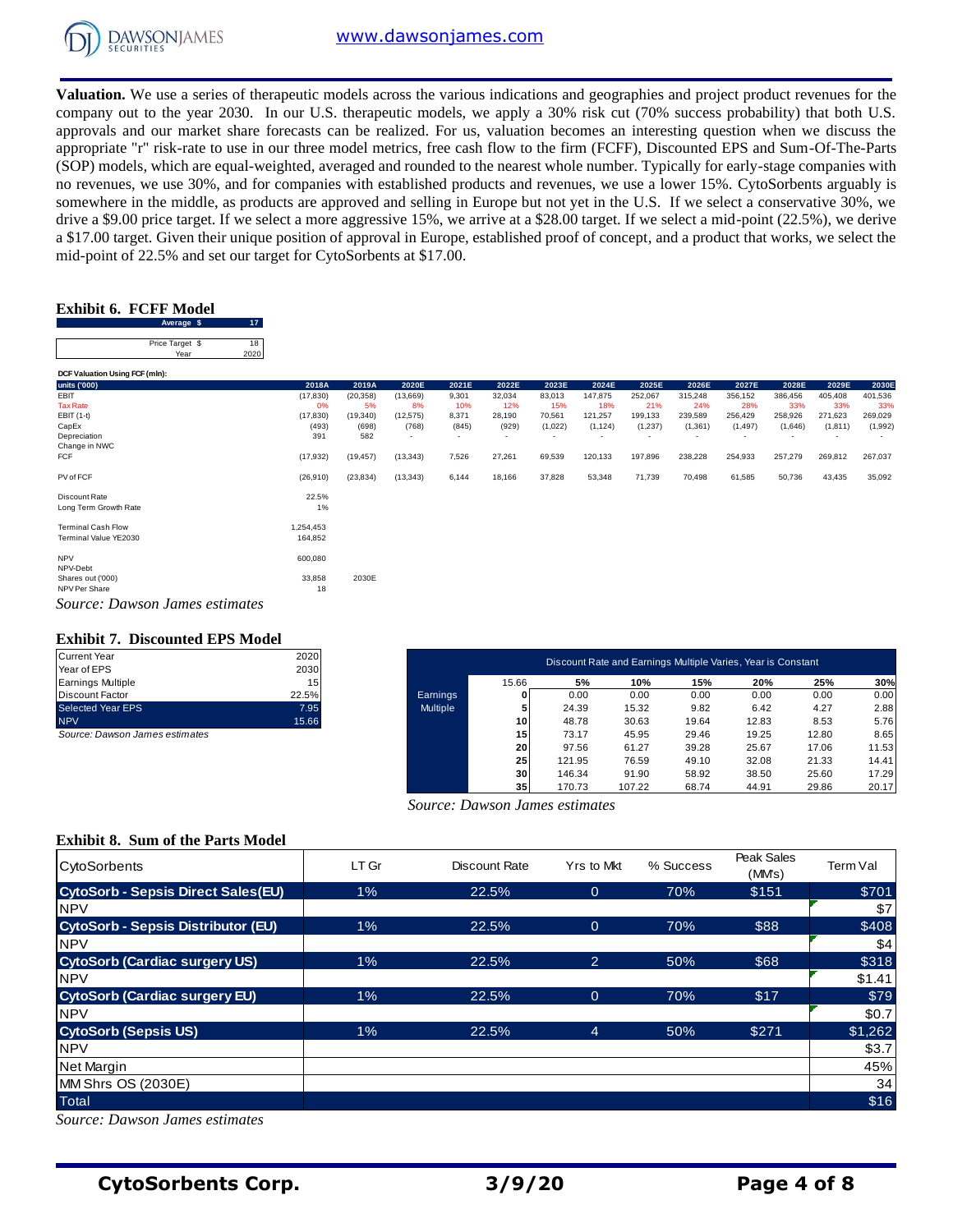

## **Risk Analysis**

**Market Share Risk:** CytoSorbents' potential inability to further grow product sales in the EU will hinder its profitability as more capital is invested in clinical trials to bring CytoSorb to the U.S. market. The company's product represents a new treatment for critical care patients that may take longer for adoption than predicted.

**Regulatory Risk:** There may be certain regulatory risks related to CytoSorb approval in the U.S.

**Commercial Risk:** There is no guarantee that the company will be able to develop and expand sales operations to offset research and development costs. Delays in U.S. commercialization will be negatively reflected in its valuation.

**Financial Risk:** The company should be expected to raise capital in the near term. We assume a raise and dilution, but there is no guarantee that market conditions will be favorable.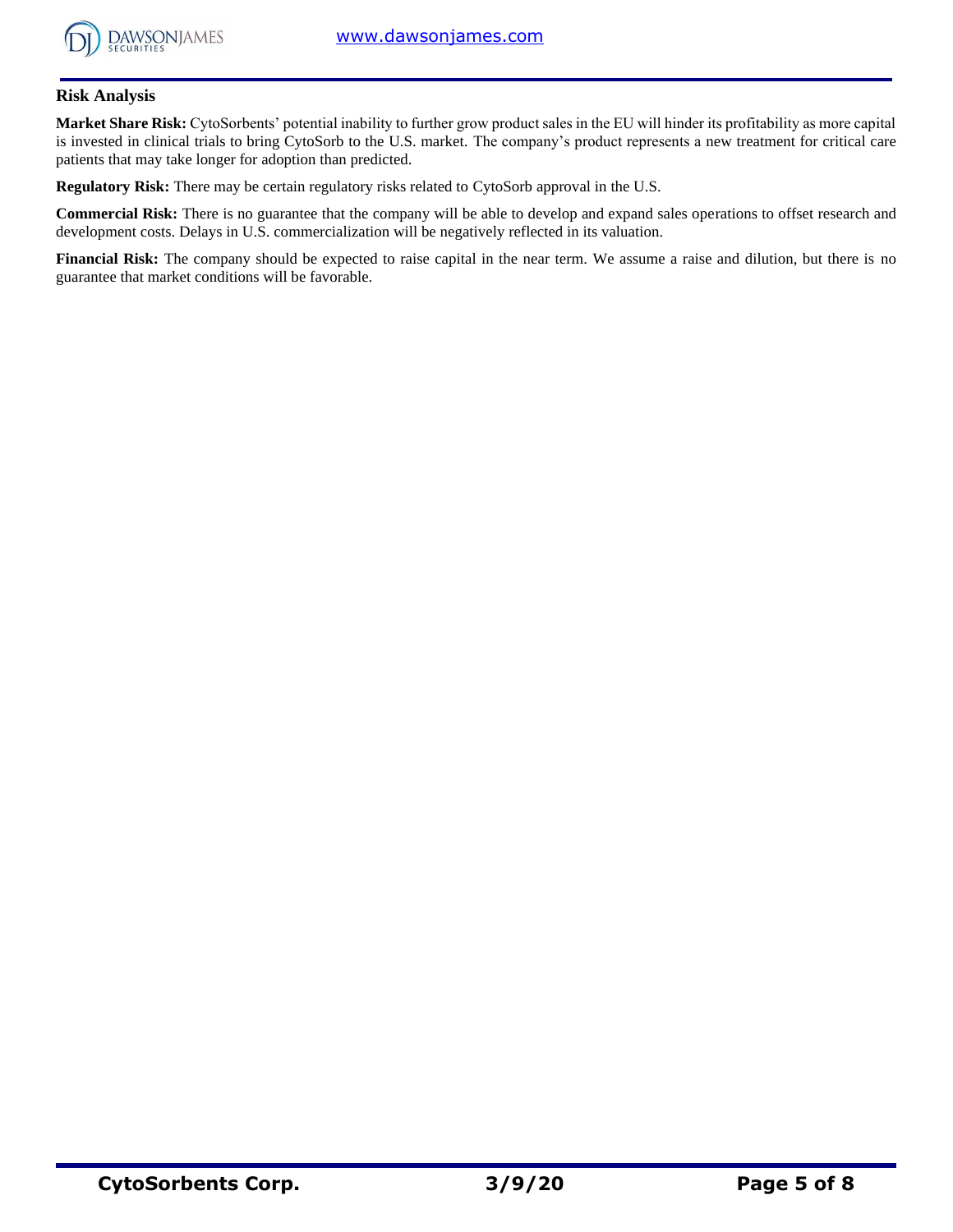

### **Exhibit 9. Income Statement**

| <b>Exhibit 9. Income Statement</b>                                                         |                     |                |                |                |                |                 |                |                          |                 |                 |                          |                           |                  |                  |                 |                   |                   |                   |                   |                   |
|--------------------------------------------------------------------------------------------|---------------------|----------------|----------------|----------------|----------------|-----------------|----------------|--------------------------|-----------------|-----------------|--------------------------|---------------------------|------------------|------------------|-----------------|-------------------|-------------------|-------------------|-------------------|-------------------|
| CTSO.: Income Statement (\$000)                                                            |                     |                |                |                |                |                 |                |                          |                 |                 |                          |                           |                  |                  |                 |                   |                   |                   |                   |                   |
| : YE December 31                                                                           | 2019A               | 1Q20E          | 2Q20E          | 3Q20E          | 4020E          | 2020E           | 1Q21E          | 2Q21E                    | 3Q21E           | 4Q21E           | 2021E                    | 2022E                     | 2023E            | 2024E            | 2025E           | 2026E             | 2027E             | 2028E             | 2029E             | 2030E             |
| Revenue:                                                                                   |                     |                |                |                |                |                 |                |                          |                 |                 |                          |                           |                  |                  |                 |                   |                   |                   |                   |                   |
| CytoSorb Direct Sales (Germany, Austria, Switzerland)<br>CytoSorb Distributor (Rest of EU) | 22,766              | 4.945<br>2,208 | 5.160<br>2,304 | 5,590<br>2,497 | 5,805<br>2,593 | 21,500<br>9,602 | 9,255<br>3,067 | 9,657<br>3,20'           | 10,462<br>3,467 | 10,865<br>3,601 | 40,239<br>13,336         | 54,439<br>21,587          | 69,046<br>27,297 | 84.070<br>41.422 | 99,520<br>55,87 | 115,405<br>70,651 | 131,735<br>85,766 | 148,520<br>86,763 | 150,699<br>87,771 | 150,699<br>87,771 |
| CytoSorb (Cardiac surgery EU)                                                              |                     | 690            | 720            | 780            | 810            | 3.000           | 1,579          | 1,648                    | 1,785           | 1,854           | 6,866                    | 9,218                     | 11,604           | 14.022           | 16,474          | 16,589            | 16,705            | 16,822            | 16,940            | 16,940            |
| CytoSorb (Cardiac surgery US)                                                              |                     |                |                | $\sim$         |                |                 |                | $\overline{\phantom{a}}$ | . .             |                 | $\sim$                   | $\sim$                    | 16,294           | 21,899           | 27,593          | 66,755            | 67,290            | 67,829            | 68,373            | 68,373            |
| CytoSorb (sepsis US)                                                                       |                     |                |                |                |                |                 | 2.018          | 2,106                    | 2,281           | 2.369           | 8,773                    | 17.846                    | 45,376           | 92,302           | 187,755         | 200,508           | 223,353           | 246.919           | 271,225           | 271,225           |
| VetResQ                                                                                    |                     | 35             | 36             | 39             | 41             | 150             | 36             | 38                       | 41              | 43              | 158                      | 165                       | 174              | 182              | 191             |                   |                   |                   |                   |                   |
| Other Sales                                                                                |                     |                |                |                |                |                 |                |                          |                 |                 |                          |                           |                  |                  |                 |                   |                   |                   | 595.008           |                   |
| <b>Total Product Sales</b>                                                                 | 22.766              | 7.878          | 8.220          | 8.906          | 9.248          | 34.252          | 15.956         | 16.649                   | 18.037          | 18.730          | 69.372                   | 103.255                   | 169.790          | 253.897          | 387.404         | 469,908           | 524.849           | 566.853           |                   | 595,008           |
| Royalty (HemoDefend US)                                                                    |                     |                |                |                |                |                 |                |                          |                 |                 | ٠.                       | ٠                         |                  |                  |                 |                   |                   |                   |                   |                   |
| Grant revenue                                                                              | 2.184               |                |                |                |                |                 |                |                          |                 |                 | ٠.                       |                           |                  |                  |                 |                   |                   |                   |                   |                   |
| Other revenue                                                                              |                     |                |                |                |                |                 |                |                          |                 |                 | $\overline{\phantom{a}}$ | ٠                         |                  |                  | . .             | ٠                 |                   |                   |                   |                   |
| <b>Total Revenue</b>                                                                       | 24.950              | 7.878          | 8.220          | 8.906          | 9.248          | 34.252          | 15.956         | 16.649                   | 18.037          | 18,730          | 69.372                   | 103.255                   | 169.790          | 253.897          | 387.404         | 469.908           | 524.849           | 566.853           | 595,008           | 595,008           |
| <b>Expenses:</b>                                                                           |                     |                |                |                |                |                 |                |                          |                 |                 |                          |                           |                  |                  |                 |                   |                   |                   |                   |                   |
| Costs of Goods Sold                                                                        | 7,364               | 1,576          | 1,644          | 1,781          | 1,850          | 6,850           | 3.191          | 3,330                    | 3,607           | 3.746           | 13,874                   | 20,651                    | 33,958           | 50.779           | 77.481          | 93.982            | 104.970           | 113,371           | 119,002           | 119,002           |
| %COGS                                                                                      | 25%                 | 20%            | 20%            | 20%            | 20%            | 20%             | 20%            | 20%                      | 20%             | 20%             | 20%                      | 20%                       | 20%              | 20%              | 20%             | 20%               | 20%               | 20%               | 20%               | 20%               |
| Research and Development                                                                   | 12,092              | 3,059          | 3,192          | 3,458          | 3,591          | 13,301          | 3,365          | 3,512                    | 3,804           | 3,950           | 14,631                   | 16,094                    | 17,704           | 19,474           | 21,422          | 23,564            | 25,920            | 28,512            | 31,364            | 34,500            |
| %R&D                                                                                       | 53%                 | $39\%$         | 39%            | 39%            | 39%            | 399             | 21%            | 21%                      | 21%             | 219             | 219                      | 169                       | 10%              | 8%               | 6%              | 5%                |                   | 59                | 53                | 6%                |
| Selling, General and Administrative<br>%SG&                                                | 22,006<br>979       | 5,821<br>74%   | 6,074<br>74%   | 6,580<br>74%   | 6,833<br>74%   | 25,307<br>74%   | 6,694<br>42%   | 6,985<br>42%             | 7,567<br>42%    | 7,858<br>429    | 29,103<br>429            | 32,013<br>31 <sup>5</sup> | 32,653<br>19%    | 33,307<br>13%    | 33,973<br>9%    | 34,652            | 35,345<br>-79     | 36,052<br>69      | 36,773            | 37,509<br>6%      |
| Legal, financial and other counseling                                                      | 2,462               | 566            | 591            | 640            | 665            | 2,462           | 566            | 591                      | 640             | 665             | 2.462                    | 2,462                     | 2,462            | 2,462            | 2,462           | 2.462             | 2.462             | 2,462             | 2.462             | 2,462             |
|                                                                                            |                     |                |                |                |                |                 |                |                          |                 |                 |                          |                           |                  |                  |                 |                   |                   |                   |                   |                   |
| <b>Total Expenses</b>                                                                      | 43.924              | 11.022         | 11.501         | 12.459         | 12.939         | 47.921          | 13.816         | 14.417                   | 15.618          | 16.219          | 60.071                   | 71.221                    | 86,777           | 106.022          | 135.337         | 154.660           | 168.697           | 180.397           | 189,600           | 193.472           |
| Operating Income (Loss)                                                                    | (18, 974)           | (3.144)        | (3,280)        | (3,554)        | (3.690)        | (13.669)        | 2.139          | 2,232                    | 2.418           | 2.511           | 9.301                    | 32.034                    | 83.013           | 147.875          | 252.067         | 315,248           | 356.152           | 386.456           | 405.408           | 401,536           |
| Interest income (expense), net<br>Gain (loss) on foreign currency transactions             | (1.384)             |                |                |                |                |                 |                |                          |                 |                 |                          |                           |                  |                  |                 |                   |                   |                   |                   |                   |
| Change in warrant liability                                                                |                     |                |                |                |                |                 |                |                          |                 |                 |                          |                           |                  |                  |                 |                   |                   |                   |                   |                   |
| Other income (expense), net                                                                |                     |                |                |                |                |                 |                |                          |                 |                 |                          |                           |                  |                  |                 |                   |                   |                   |                   |                   |
|                                                                                            |                     |                |                |                |                |                 |                |                          |                 |                 |                          |                           |                  |                  |                 |                   |                   |                   |                   |                   |
| <b>Total Other Income</b><br><b>Pretax Income</b>                                          | (1.384)<br>(20.358) | (3.144)        | (3.280)        | (3.554)        | (3.690)        | (13.669)        | 2.139          | 2.232                    | 2.418           | 2.511           | 9.301                    | 32.034                    | 83.013           | 147.875          | 252.067         | 315.248           | 356,152           | 386.456           | 405.408           | 401.536           |
|                                                                                            |                     |                |                |                |                |                 |                |                          |                 |                 |                          |                           |                  |                  |                 |                   |                   |                   |                   |                   |
| Income Tax Benefit (Provision)                                                             | 1,092               | (252)          | (262)          | (284)          | (295)          | (1,093)         | 214            | 223                      | 242             | 251             | 930                      | 3,844                     | 12,452           | 26,617           | 52,934          | 75,660            | 99,723            | 127,531           | 133.784           | 132,507           |
| <b>Tax Rate</b>                                                                            | $\overline{a}$      | 8%             | 8%             | 8%             | $\mathbf{a}$   |                 | 10%            | 10%                      | 10%             | 10%             | 10 <sup>1</sup>          | 12'                       | 159              | 18%              | 21 <sup>1</sup> |                   | 28                | 33                | 33                | 339               |
| <b>GAAP Net Income (Loss)</b>                                                              | (19, 266)           | (2.892)        | (3.018)        | (3,270)        | (3,395)        | (12, 575)       | 1.925          | 2.009                    | 2.176           | 2.260           | 8,371                    | 28,190                    | 70,561           | 121.257          | 199,133         | 239.589           | 256,429           | 258,926           | 271,623           | 269,029           |
| <b>GAAP-EPS</b>                                                                            | (0.60)              | (0.09)         | (0.09)         | (0.10)         | (0.10)         | (0.39)          | 0.06           | 0.06                     | 0.07            | 0.07            | 0.26                     | 0.86                      | 2.14             | 3.67             | 6.00            | 7.19              | 7.67              | 7.71              | 8.05              | 7.95              |
| GAAP-EPS (Dil)                                                                             | (0.60)              | (0.09)         | (0.09)         | (0.10)         | (0.10)         | (0.39)          | 0.06           | 0.06                     | 0.07            | 0.07            | 0.26                     | 0.86                      | 2.14             | 3.67             | 6.00            | 7.19              | 7.67              | 7.71              | 8.05              | 7.95              |
| Wgtd Avg Shrs (Bas) - '000s                                                                | 32,253              | 32,482         | 32,515         | 32,547         | 32,580         | 32,531          | 32,613         | 32,645                   | 32,678          | 32,711          | 32,662                   | 32,792                    | 32,924           | 33,056           | 33,188          | 33,321            | 33,454            | 33,589            | 33,723            | 33,858            |
| Wgtd Avg Shrs (Dil) - '000s                                                                | 32.253              | 32.482         | 32.515         | 32.547         | 32,580         | 32.531          | 32.613         | 32.645                   | 32.678          | 32.711          | 32.662                   | 32.792                    | 32.924           | 33.056           | 33.188          | 33.321            | 33.454            | 33,589            | 33.723            | 33.858            |

*Source: Dawson James estimates*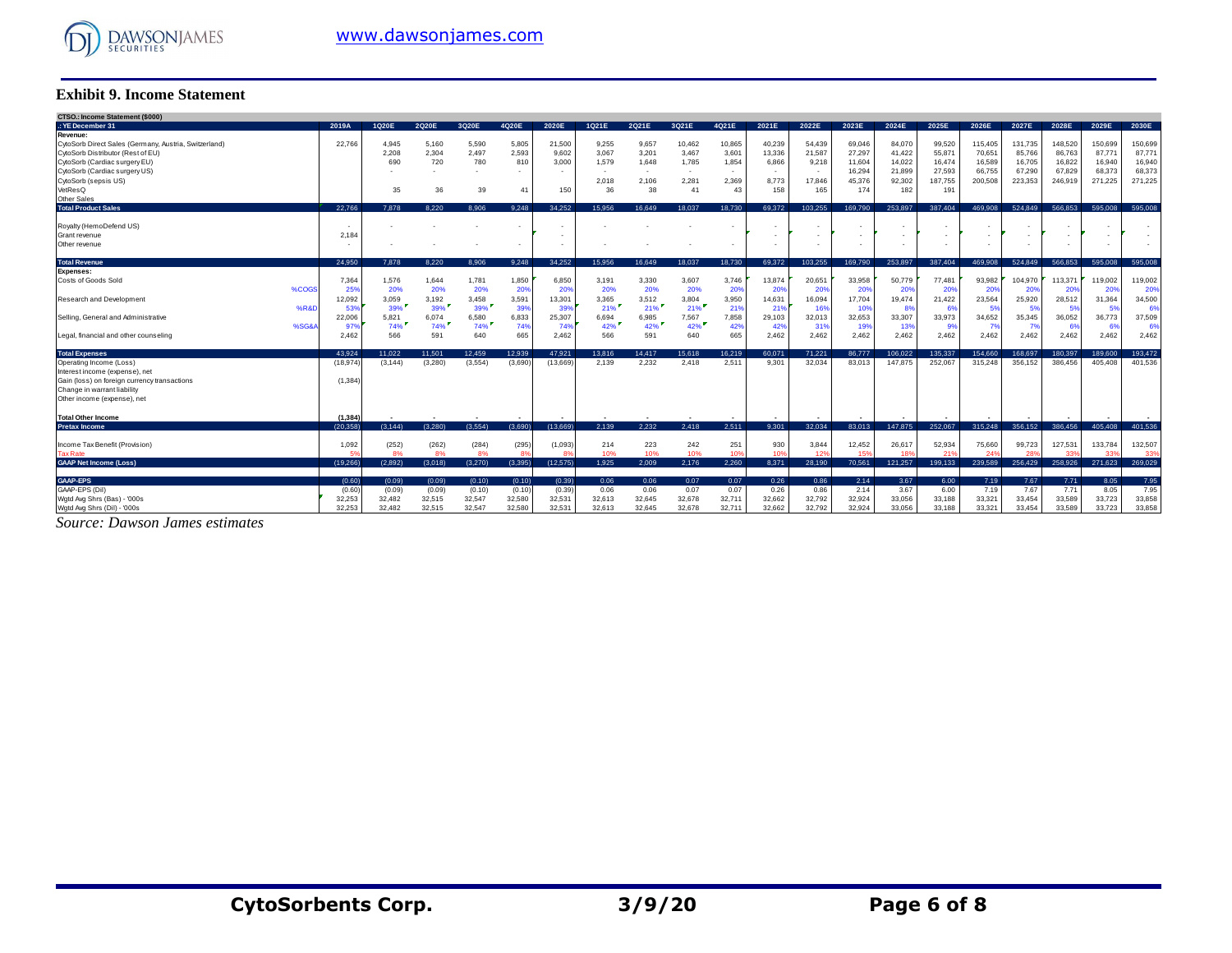

## **Important Disclosures:**

Companies mentioned in this report include: China Medical System Holdings Limited (CMS-HKG:0867, Not Rated), Atherys (ATHX) Buy rated

## **Price Chart:**



Price target and rating changes over the past three years: Initiated – Buy – July 11, 2019 – Price Target \$15.00 Update – Buy – August 12, 2019 – Price Target \$15.00 Update – Buy – August 15, 2019 – Price Target \$15.00 Update – Buy – August 19, 2019 – Price Target \$15.00 Update – Buy – November 6, 2019 – Price Target \$15.00 Update – Buy – February 19, 2020 – Price Target \$15.00 Price Target Increase – Buy – March 9, 2020 – Price Target \$17.00

Dawson James Securities, Inc. (the "Firm") is a member of the Financial Industry Regulatory Authority ("FINRA") and the Securities Investor Protection Corporation ("SIPC").

The Firm does not make a market in the securities of the subject company(s). The Firm has NOT engaged in investment banking relationships with CTSO in the prior twelve months, as a manager or co-manager of a public offering and has NOT received compensation resulting from those relationships. The Firm may seek compensation for investment banking services in the future from the subject company(s). The Firm has NOT received any other compensation from the subject company(s) in the last 12 months for services unrelated to managing or co-managing of a public offering.

Neither the research analyst(s) whose name appears on this report nor any member of his (their) household is an officer, director or advisory board member of these companies. The Firm and/or its directors and employees may own securities of the company(s) in this report and may increase or decrease holdings in the future. As of February, 29, 2020, the Firm as a whole did not beneficially own 1% or more of any class of common equity securities of the subject company(s) of this report. The Firm, its officers, directors, analysts or employees may affect transactions in and have long or short positions in the securities (or options or warrants related to those securities) of the company(s) subject to this report. The Firm may affect transactions as principal or agent in those securities.

Analysts receive no direct compensation in connection with the Firm's investment banking business. All Firm employees, including the analyst(s) responsible for preparing this report, may be eligible to receive non-product or service-specific monetary bonus compensation that is based upon various factors, including total revenues of the Firm and its affiliates as well as a portion of the proceeds from a broad pool of investment vehicles consisting of components of the compensation generated by investment banking activities, including but not limited to shares of stock and/or warrants, which may or may not include the securities referenced in this report.

Although the statements in this report have been obtained from and are based upon recognized statistical services, issuer reports or communications, or other sources that the Firm believes to be reliable, we cannot guarantee their accuracy. All opinions and estimates included in this report constitute the analyst's judgment as of the date of this report and are subject to change without notice.